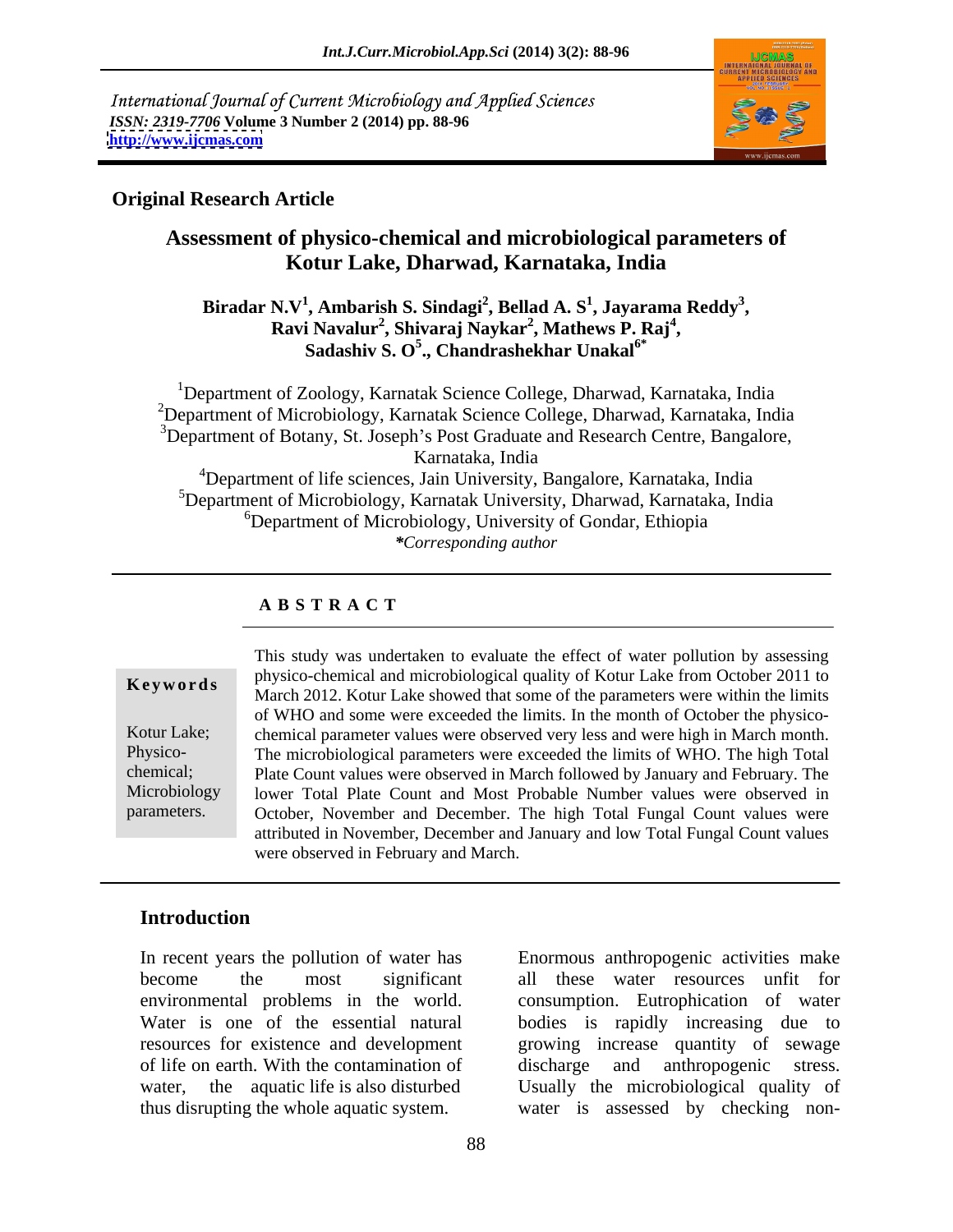pathogenic bacteria of fecal origin. *E.coli* and *Enterococcus* sps members are atmosphere accompanying anthropogenic traditionally used as hygienic indicator bacteria (Annie Rompre et al., 2002). In require monitoring surface waters.<br>Microbiological actions and pollution are a Monitoring the quality of surface water by few of the external factors which affect physico-chemical factors such as pH, total dissolved solids and conductivity of the permits direct guesstimate of the state of water. These factors have major influence water ecosystem exposed to harmful on biochemical reactions that occur in the anthropogenic factors (Vandysh, 2004). water. Internal factors on the other hand include actions which between and within Water contamination with pathogens and bacterial and plankton population in the pollutants create many health problems for water bodies (Zamxaka et al., 2004). The the consuming the water. As such water microbiological and physico-chemical quality in relation to human health is an quality that adversely affected the quality important fact of limnology, even though of water is likely to arise from a variety of sources including land application of diversity and physico-chemical properties agricultural chemicals and organic wastes, infiltration of irrigation water septic tanks, land infiltration of effluents from sewage coliform bacteria particularly *E.coli* treatment plants, pits, lagoons and ponds present in the water is indication of fecal used for storage (Aydin, 2007). Today, pollution. These persistently present in the water resources have been the most exploited natural system since man paced the earth. Pollution of the water bodies is intestinal pathogens and hence easily increasing due to rapid population growth, identified compared to existent pathogens. industrial proliferation, urbanization, Moreover the presence of coliforms shows increasing living standards wide ranges of the menace of fecal pollution and human activities. In India too, studies on consequential hazard of contracting the problem of water pollution started diseases through pathogenic organisms quite early but water quality studies were (Usha et al., 2008). The environmental given attention only during the last few conditions of any Lake system depend decades when the situation become upon the wetland and its exposure to

known problem of water quality surroundings particularly from special process of eutrophication (Kudari et al.,

2006). Variations in the aquatic pollution are a cause of rising concern and require monitoring surface waters. Monitoring the quality of surface water by hydro biological factors is among environmental significances since

alarming (Oinam and Belagali, 2006). various environmental factors. Their<br>fragile ecosystem must maintain the state<br>Eutrophication has developed a widely of environmental equilibrium with existing deterioration. Discharge of agricultural perspective of human encroachment and urban and industrial wastes have increased pollution (Aboud et al., 2008). The quantum of various chemicals that enter accumulation of sewage and other waste in the receiving water, which considerably Lake, it is not able to recycle them and alter their physicochemical characteristics. hence their self-regulatory capability is Phosphorus and nitrogen inputs from the lost. The decomposition of these wastes by inland waste and fertilizers hasten the aerobic microbes decreases due to higher anthropogenic factors (Vandysh, 2004). Water contamination with pathogens and ecological interrelationship, species of Lakes have received considerable attention (Krishna et al., 2009). The human intestine in enormous numbers. These entities live longer in water than various environmental factors. Their fragile ecosystem must maintain the state of environmental equilibrium with existing surroundings particularly from special lost. The decomposition of these wastes by level of pollution.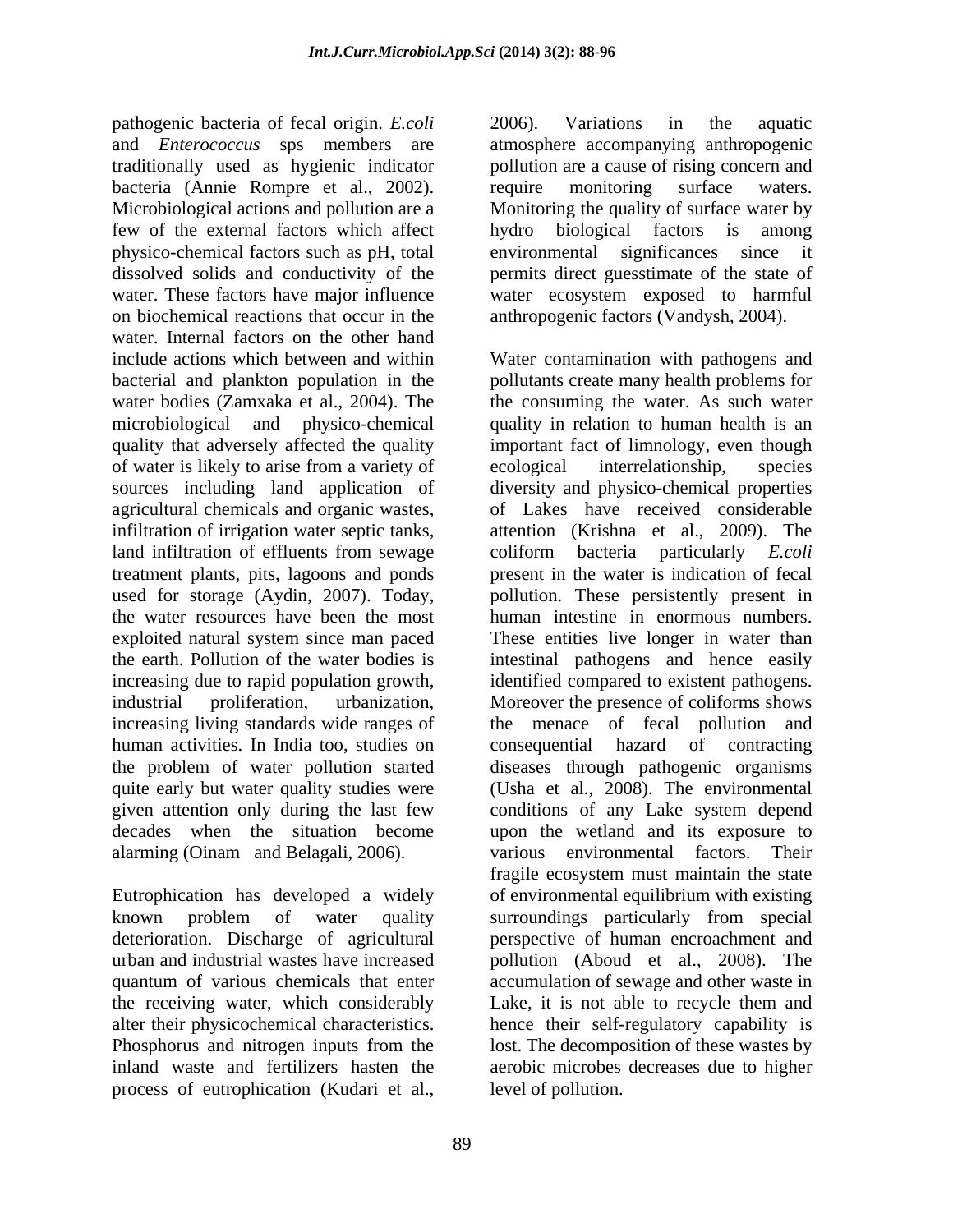The main objective of this study was to

Dharwad City, Karnataka State, India. The Kotur Lake is fed with the water flowing through the Western Ghats, Malaprabha River and Krishna River, BenniHalla, TupariHalla basin. were isolated by using PDA.

The water samples of Kotur Lake were collected from October 2011 to February<br>
2012 The well cleaned plastic containers<br>
2012 The well cleaned plastic containers<br>
2013 The Well cleaned plastic containers<br>
2013 The Well cleaned plastic containers 2012. The well cleaned plastic containers were taken for sample collection to test physico chemical parameters and sterilized borosil bottles covered with brown wrappers used for collecting samples to test microbiological parameters. The to 9.00am and were brought to the laboratory carefully for further analysis AWWA, WPCF, 1998; Aneja, 2001;

# **Physico-chemical parameters**

The Physico-chemical factors such as<br>water , temperature,  $p<sup>H</sup>$ , electrical water , temperature,  $p<sup>H</sup>$ , electrical Kotur Lake were illustrated in table 1. The conductivity, turbidity, DO, BOD, COD, free  $CO<sub>2</sub>$ , carbonates, bicarbonates, total hardness, calcium, magnesium, sodium, nitrates, sulphates, Phosphates, chlorides, fluorides, ammonia and TDS were the limits. The minimum temperature analyzed according to APHA (1998)

# **Microbiological parameters**

evaluate the impact of pollution by The microbiological parameters such as assessing the physico-chemical and Total Plate Count, Total Fungal Count, microbiological quality of Kotur Lake. and MPN tests were analyzed.The DO was **Materials and Methods** glass bottles. The temperature and pH **Study area** determination of the total plate count was The Kotur Lake is located 14 km from using plate count agar media. The samples fixed on the Lake sites in 300ml sterilized were also recorded at the study sites. The done by standard plate count technique by using plate count agar media. The samples were subjected for serial dilution with sterile saline and plated on PCA plates,incubated at 37°C for 48 hours and colony counting was performed. The fungi

**Sampling methods Samples Samples Samples Samples Samples Samples Samples Samples Samples Samples Samples Samples Samples Samples Samples Samples Samples Samples Samples Samples Sa** samples were collected between 7.00 am (fermentation of lactose, production of using standard procedures (APHA. then uses the combination of positive Trivedi and Goel, 1986). colony and fecal coliform analysis, which The samples incubated at room temperature. The 3 tubes were used for counting coliform numbers in LakeWater. The 3 tubes MPN method was used for total coliform count of LakeWater samples. The MPN methods include 3 tests presumptive, confirmatory, and completed test. In this method the serial dilution of sample were inoculated into MacConky broth. The number of positive (fermentation of lactose, production of gas) tubes calculated, from which the other 2 tests of the methods were performed and results to estimate the organisms present in all the 3 test have done for *E.coli.*

# **Results and Discussion**

 $H_{\text{electrical}}$   $\ldots$   $H_{\text{recoefficient}}$  analysis of standard methods. March were observed. A maximum pH The results of physicochemical analysis of physicochemical parameters and analysis of Kotur Lake showed that some of the parameters were within the limits. Whereas, some parameters were surpass  $(22^{\circ}C)$  in October and maximum  $(27^{\circ}C)$  in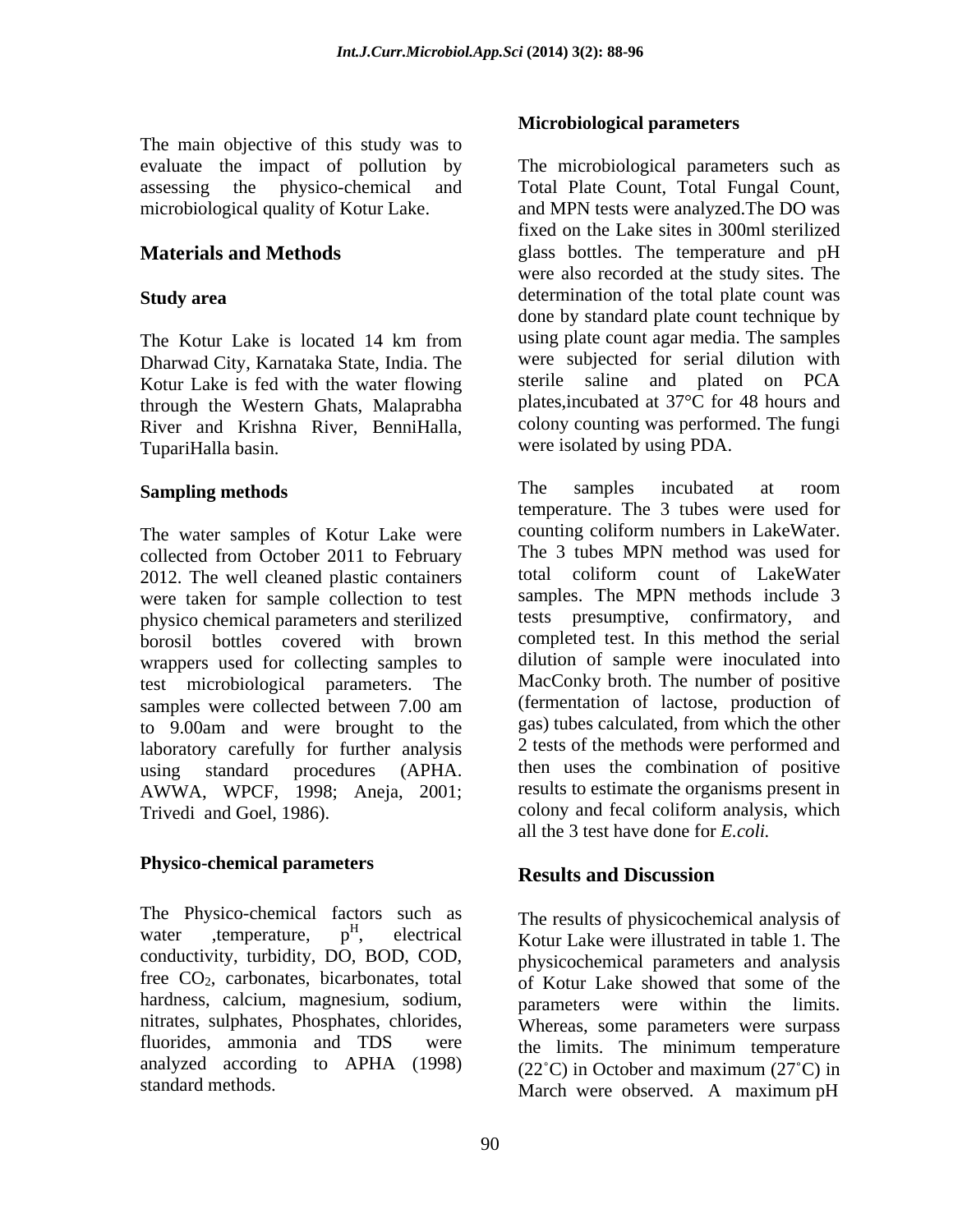

### **Figure.1** Kotur Lake site

within the permissible limits. The BOD limits. COD values were observed high 82mg/l exceeded the limits. The  $CO<sub>2</sub>$ values were also high. 7.6mg/l but The microbiological analysis showed the exceeded the permissible limits. The carbonates, bicarbonates & chloride (73.48 TPC, TFC and MPN tests were carried out mg/l) values were observed and were from October 2011 to March 2012. The within the permissible limits. The TH TPC was carried out by spread plate values were lower in range from 154- technique using plate count agar (PCA). 9.0 in January and minimum 8.5 in March magnesium and sodium values were<br>was observed. The electrical conductivity ranging from 25.40 to 32.56 mg/l and<br>was maximum EC-715 NTU in February. 0.050 to 0.079 mg/l but were with

9.0 in January and minimum 8.5 in March magnesium and sodium values were was observed. The electrical conductivity ranging from 25.40 to 32.56 mg/l and was maximum EC-715 NTU in February.  $0.050$  to 0.079 mg/l but were within the The turbidity was observed, maximum 45 mg/L permissible limits and were well NTU in March and minimum 11.2 in below the permissible limits respectively. November exceeded the permissible The Calcium values were ranging from limits. According to WHO standards,the 35.60 to 58.66 mg/l and were within TDS value found high 206 mg/l in March permissible limits. The  $NO<sub>3</sub>$ ,  $PO<sub>4</sub>$ &  $SO<sub>4</sub>$ and 150 mg/l in October but values were values were found with narrow variations values were observed high 30mg/liter in 8.09 mg/l, and 13.0 to 19.05 mg/l March were exceeded the permissible respectively but  $SO_4$  values were found permissible limits. The  $NO_3$ ,  $PO_4\&$   $SO_4$ ranging from  $0.50$  to  $0.80$  mg/l,  $4.10$  to exceeded the permissible limits.

> monthly variations in the results. The The TFC was carried out by spread plate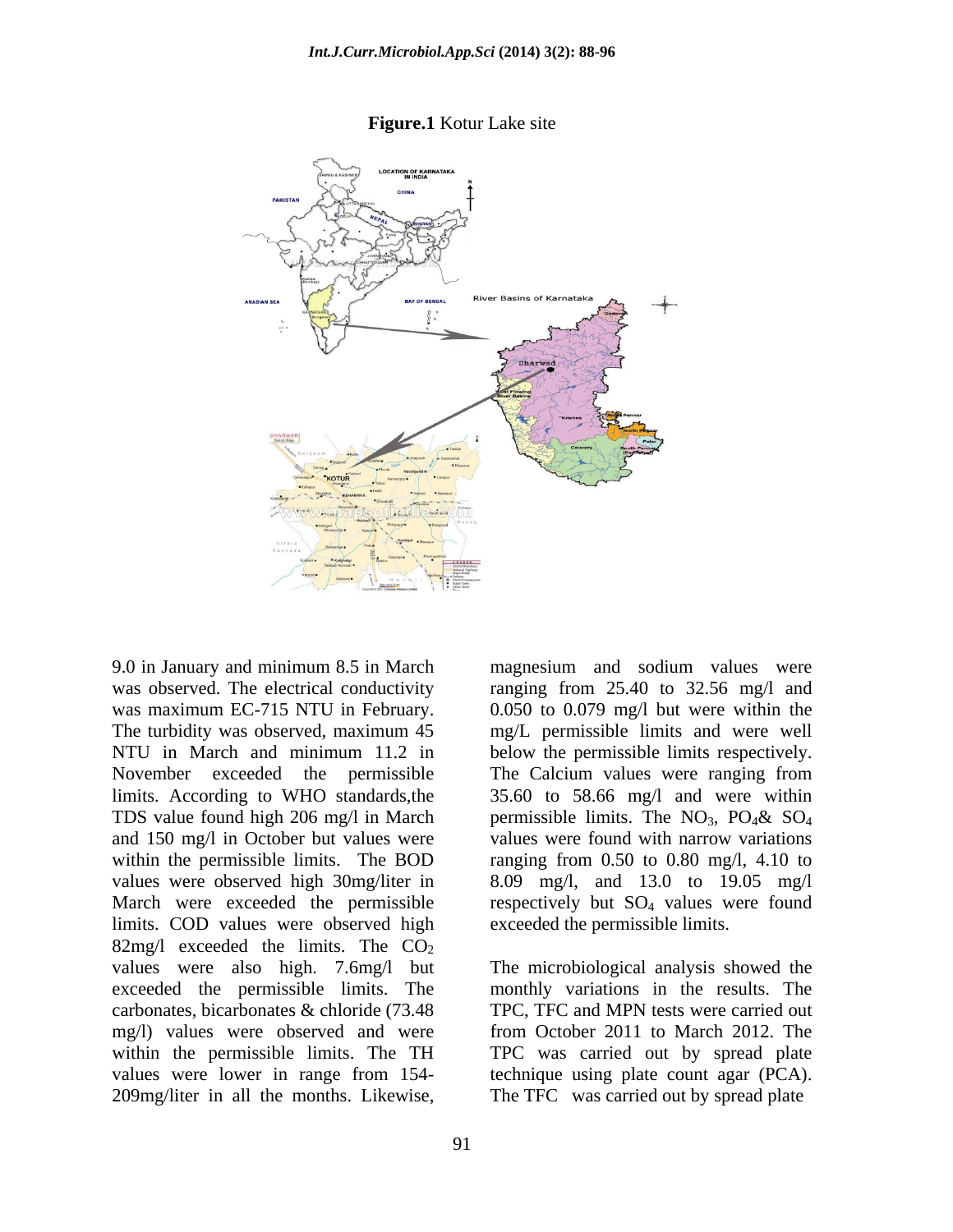technique using potato dextrose agar high temperature in February and March (PDA) supplemented with antibiotic also due to less *anthropogenic* activities. chloramphenicol antibiotics to inhibit the TFC analysis of Kotur Lake confirm growth of bacteria. The total coliform the presence of *Rhizopus* sps, *Mucus* sps, count was done by standard MPN (Most *Pencillium* sps, *Aspergillus* sps, *Fusarium* Probable Number) test consist of sps, *Altemeria* sps, *Cephalosporium* sps presumptive, confirmative and completed and *Cladosporium* sps. These fungal sps. tests. The media MacConky broth, lactose may lead to pollution due to the fermentation broth and EMB (Eosin production of toxins, which are toxic to Methylene Blue agar) were used for Total human being, the high population of fungi Coliforms analysis by MPN test method.

The results of monthly variation of The coliform count was done by standard (October 2011 to March 2012) MPN method. It is customary to report microbiological parameters like TPC, TFC results of the coliform test by multiple and Total Coliforms (MPN) of Kotur were tube fermentation procedure as MPN predicted in the table 2-6. The higher TPC index. The high MPN values were values were observed in March followed observed in January, February & March by February and January due to higher due to high bacterial activity at higher bacterial activity at higher temperature  $\&$  temperature. The factors like also dissolved Oxygen was least due to eutrophication, anthropogenic activities, heavy consumptions of DO which was animal waste, and discharge of sewage, more vigorous in warm weather. Lower domestic waste and physicochemical TPC values were attributed in December, parameters also indirectly affect coliform November& October due to low population. the minimum values were temperature in the winter lower attributed in the October. November  $\&$ multiplication and poor growth of December due to low temperature and less microbes. The TPC analysis of Kotur eutrophication, anthropogenic activities Lake at  $S_1 \& S_2$  confirms the presence of etc. the high values of MPN indicate the *Bacilli* (+ ve), *Streptococcussps* (+ve), *Bacilli* (-ve) & *Streptococcussps*. *Bacilli* (-ve) & *Streptococcus*sps, potability & can be used for agricultural.

The TFC analysis of Kotur Lake was carried out by spread plate method. The December and January due to non-living educate the people towards the organic matters in Lake. The human fungal population. The low TFC values

The TFC analysis of Kotur Lake confirm the presence of *Rhizopus* sps, *Mucus* sps, usually indicate the water pollution.

*Monococci* & *Diplococci.* The presence of *E. coli* is also confirmed temperature. The factors like attributed in the October, November & fecal pollution. Hence the Lake is unfit for with different MPN test, morphological & biochemical characterization.

TFC values were attributed in November, The findings of present study will help to anthropogenic activities, eutrophication measures to maintain its quality. There is and environmental factors makes need of continuous monitoring of Kotur temperature light, variations in the Lake and awareness has to be created physicochemical parameters effect the among the village people. The suggestion were observed in the October, February environmental laws and regulations. The and March due to less fungal activity at effort has also been made to protect Kotur educate the people towards the implementation of proper remedial also has been put for enforcement of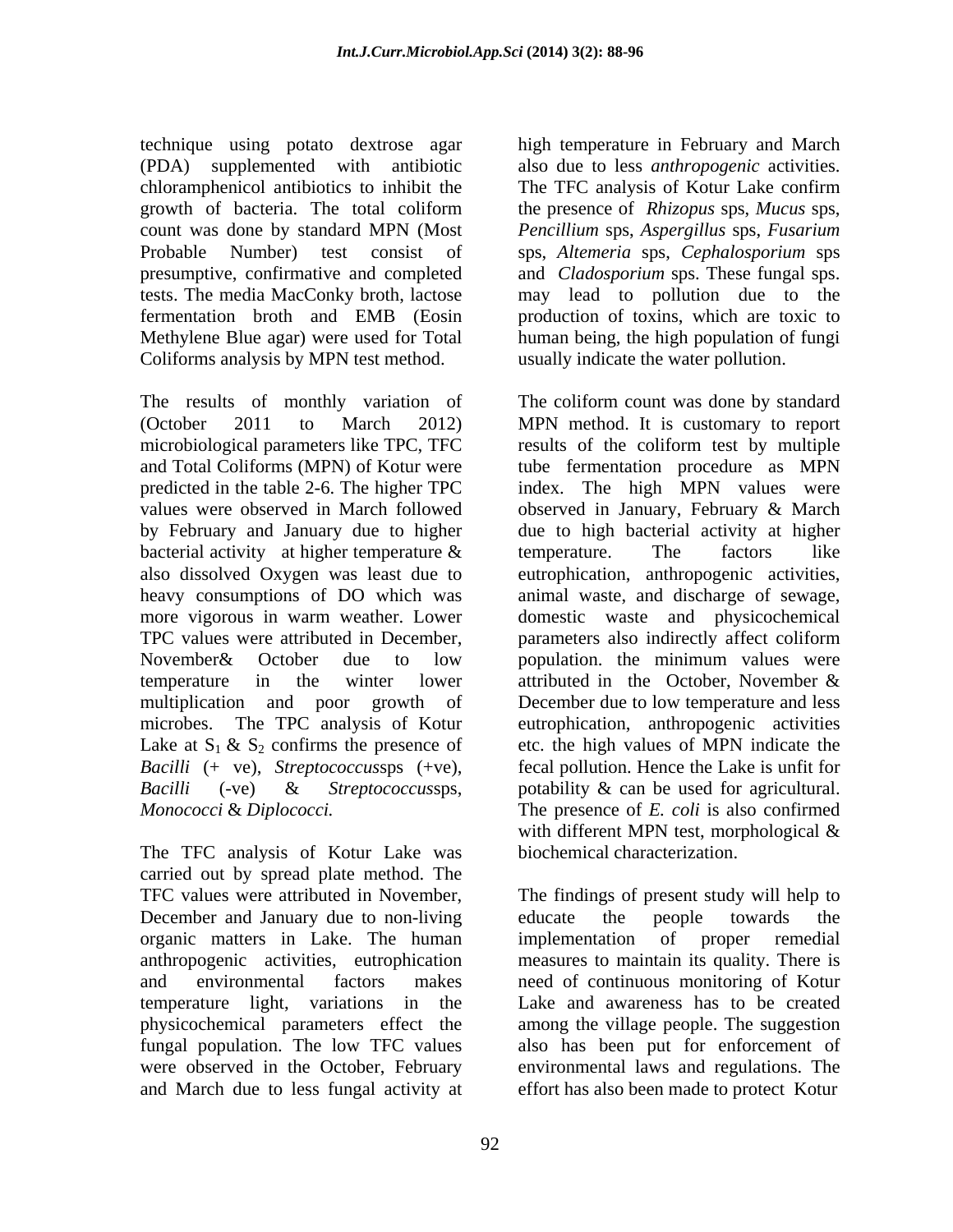| Parameters                       | <b>WHO</b>  | Oct-  | Nov-  | Dec-  | Jan-  | Feb-  | <b>Mar-</b> |
|----------------------------------|-------------|-------|-------|-------|-------|-------|-------------|
| $\mathbf N$                      | Stds.       | 2011  | 2011  | 2011  | 2012  | 2012  | 2012        |
| $\int_{t}$ emperature            |             | 22    | 23    | 22    | 25    | 26    | 27          |
| $e^H$                            | $6.5 - 8.5$ | 8.5   | 8.6   | 8.8   | 9.0   | 8.6   | 8.5         |
| Electrical                       | 2.500       | 750   | 748   | 735   | 722   | 715   | 850         |
| <b>Conductivity</b>              |             |       |       |       |       |       |             |
| $\frac{1}{1}$ Turbidity          | 10          | 12.5  | 11.2  | 18.00 | 24.00 | 27.3  | 45.00       |
| $\overline{p}$ .0                | 5.0         | 4.256 | 3.951 | 3.432 | 3.051 | 2.824 | 2.635       |
| $\frac{1}{2}$ .O.D               | 28.30       | 23    | 25    | 19    | 27    | 29    | 30          |
| C.O.D                            | 10          | 50    | 62    | 75    | 48    | 61    | 82          |
| $\mathbf{F}$ ree CO <sub>2</sub> | $0.5 - 2.0$ | 6.50  | 6.8   | 7.05  | 7.10  | 7.25  | 7.6         |
| Carbonates                       |             |       |       |       |       |       |             |
|                                  |             | 28    | 30    | 32    | 37    | 38    | 42          |
| Bicarbonates                     |             | 27    | 31    | 35    | 39    | 43    | 47          |
| Total hardness                   | 500         | 154   | 165   | 171   | 183   | 194   | 209         |
| $\frac{1}{2}$ Calcium            | 75-200      | 35.60 | 39.27 | 45.35 | 49.34 | 53.27 | 58.66       |
| Magnesium                        | 50-150      | 25.40 | 26.32 | 27.17 | 28.13 | 30.11 | 32.56       |
| $\zeta$ odium                    | 200         | 0.050 | 0.057 | 0.062 | 0.068 | 0.073 | 0.079       |
| <b>Nitrates</b>                  | $20 - 50$   | 0.50  | 0.59  | 0.61  | 0.67  | 0.72  | 0.80        |
| Sulphates                        | 42-45       | 13.0  | 14.07 | 15.52 | 16.54 | 17.76 | 19.05       |
| Phosphates                       | 5.0         | 4.10  | 4.82  | 5.27  | 6.11  | 7.37  | 8.09        |
| Chloride                         | $200 -$     | 52.44 | 54.30 | 57.28 | 60.25 | 64.35 | 73.48       |
| d                                | 600         |       |       |       |       |       |             |
| <b>TDS</b>                       | 500         | 150   | 163   | 179   | 187   | 195   | 206         |
| $\overline{\mathsf{n}}$          |             |       |       |       |       |       |             |

**Table.1** Physico-chemical Parameters of water samples of Kotur Lake from October-2011 to March-2012

mg/L. except  $p^H$ , temperature (°C) and conductance ( $\mu$ mho/cm).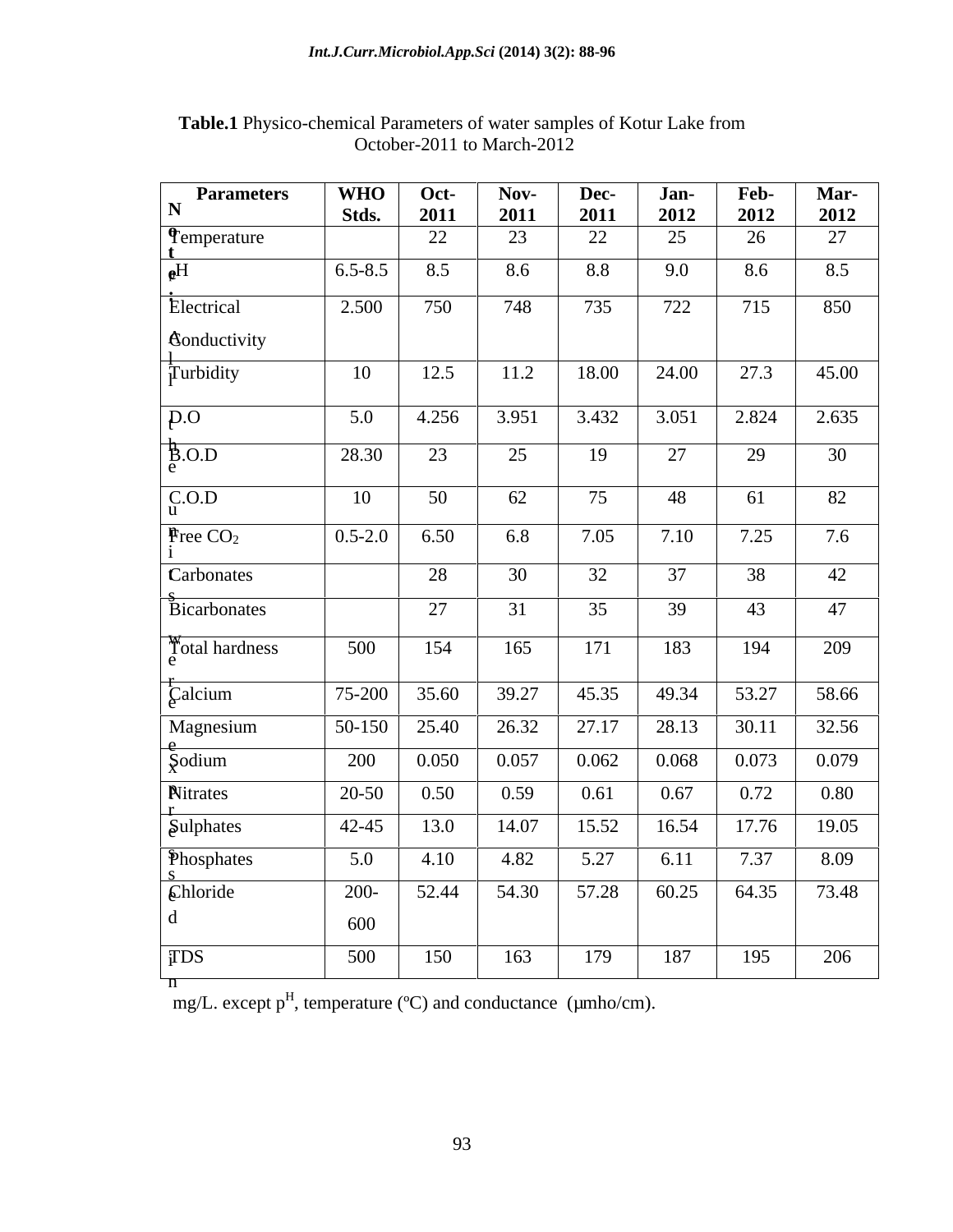| <b>Samples</b> | Sampling<br>$\sim$ | Oct- | Nov-         |                     | Jan- | Feb-           | <b>Mar-</b> |
|----------------|--------------------|------|--------------|---------------------|------|----------------|-------------|
|                | <b>Site</b>        | 2011 | 2011         | <b>Dec-</b><br>2011 | 2012 | $2012$<br>2012 | 2012        |
|                |                    | 150  | 214          | 265                 | 321  | 359            | 393         |
| Kotur Lake     | ヽ                  | 186  | 225<br>رے کے | 270                 | 337  | 375            | 412         |

| Table.2 Total Plate Count of (TPC) of Kotur Lake from October 20<br>2012<br>$2011$ in<br>to March 2012 |  |  |
|--------------------------------------------------------------------------------------------------------|--|--|
|--------------------------------------------------------------------------------------------------------|--|--|

**Table.3** The types of bacteria isolated from water samples of Kotur Lake

| Sample     | <b>Sampling</b><br>site | Organism                                              | CFU/100ml  |
|------------|-------------------------|-------------------------------------------------------|------------|
|            |                         | $G+veBacilli$                                         |            |
|            |                         | $G+veStreptomyces$<br>G-veBacilli<br>G+veStreptococci | $284x10^4$ |
| Kotur Lake |                         | $G+veStreptococci$<br>G+veMonococci                   |            |
|            |                         | $G$ -ve $Bacilli$<br>$G+veStreptomyces$               | $300x10^4$ |
|            |                         | $G + veDiplococci$                                    |            |

\*CFU-Colony Forming Unit

| Table.4 Total Fungal count (TFC) of Kotur lake from October-201 1 to March-2012 |  |
|---------------------------------------------------------------------------------|--|
|---------------------------------------------------------------------------------|--|

| <b>Sample</b> | Sampling   Oct- |      | Nov- | Dec- | Jan- | Feb-                | <b>Mar-</b> |
|---------------|-----------------|------|------|------|------|---------------------|-------------|
|               | <b>Site</b>     | 2011 | 2011 | 2011 | 2012 | 2012                | 2012        |
|               |                 | 130  | 145  | 152  | 160  | 127<br>$\mathbf{1}$ | 116         |
| Kotur Lake    |                 | 135  | 154  | 165  | 174  | 146                 | 128         |

**Table.5** The types of fungal sps. isolated from water samples of Kotur Lake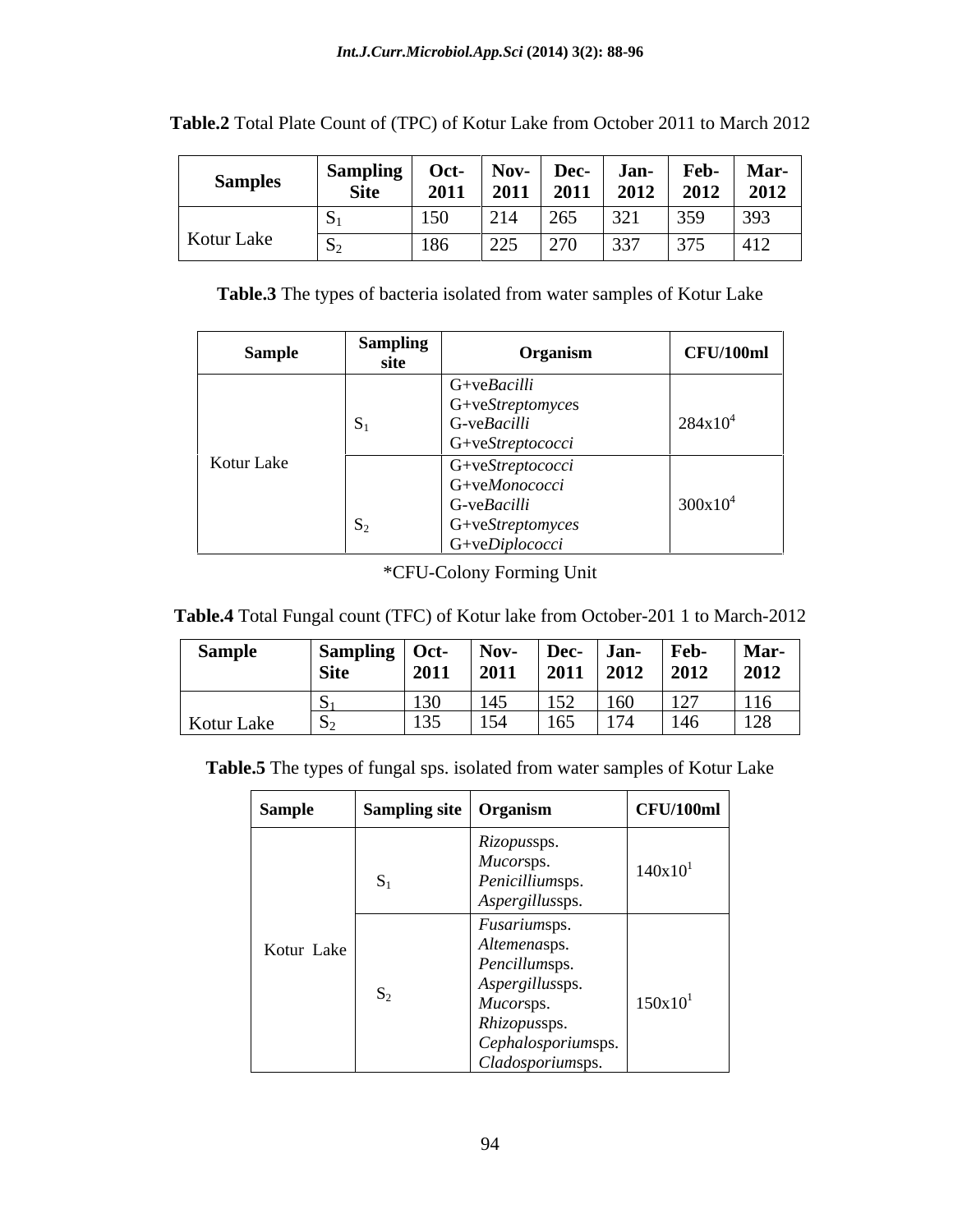| Month    | <b>Sampling</b> | NO. of tubes Showing Positive<br><b>Results</b> |                |                                               | MPN index        |
|----------|-----------------|-------------------------------------------------|----------------|-----------------------------------------------|------------------|
|          | <b>Site</b>     | 3 of 10 ml                                      |                | $\vert$ 3 of 1 ml $\vert$ 3 of 0.1 ml $\vert$ | <b>Per 100ml</b> |
| October  |                 | 3                                               | $\overline{2}$ |                                               | 150              |
| November |                 | 3                                               | $\sim$         | 2                                             | 210              |
| December |                 | $\mathcal{E}$                                   | $\mathcal{R}$  | $\bf{0}$                                      | 240              |
| January  | $S_1$           | $\mathcal{R}$                                   | $\mathcal{R}$  |                                               | 460              |
| February |                 | 3                                               | $\overline{3}$ | 2                                             | 1100             |
| March    |                 | 3                                               | $\overline{3}$ | $\overline{3}$                                | 2400             |
| October  |                 | 3                                               | 2              | $\bf{0}$                                      | 93               |
| November |                 | 3                                               |                | 2                                             | 120              |
| December | $S_2$           | $\overline{3}$                                  | $\bigcap$<br>∠ |                                               | 150              |
| January  |                 | $\sim$                                          | 2              | 2                                             | 210              |
| February |                 | $\mathcal{R}$                                   | $\mathcal{R}$  | $\overline{0}$                                | 240              |
| March    |                 | $\mathbf{z}$                                    | $\overline{3}$ |                                               | 460              |

**Table.6** MPN count from water samples of Kotur Lake from Oct-2011 to March-2012

 $*$  MPN – Most Probable Number

Lake by bringing the National Lake Conservation Plan into action. The effort has also been made by suggesting the village people to grow the medicinal In conclusion, the physico-chemical and plants which can purify water with microbiological parameters of the Kotur accumulation of toxic chemicals in their Lake were exceeded the limits and hence plant part. Growing bio-flocculants like water is not fit for potability. The Lake is woody shrubs Lavancha, Lemmon grass, polluted due to anthropogenic activities Tulasi and Carrots around the Lake has also been suggested to the village people so they can reduce the BOD and COD

The attempts have also been made to create awareness and educate the village people of Kotur and about the ill effects of water pollution on health and also ones

myth about the piles disease among the village people.

and discharge of sewage.

### **Acknowledgement**

level. The authors acknowledge with gratitude for the financial support given by Vision Group of Science and Technology (VGST) through SPiCE project, Govt of Karnataka, Bangalore. We are also thankful to Head and Co-ordinator, Dept. of Zoology and